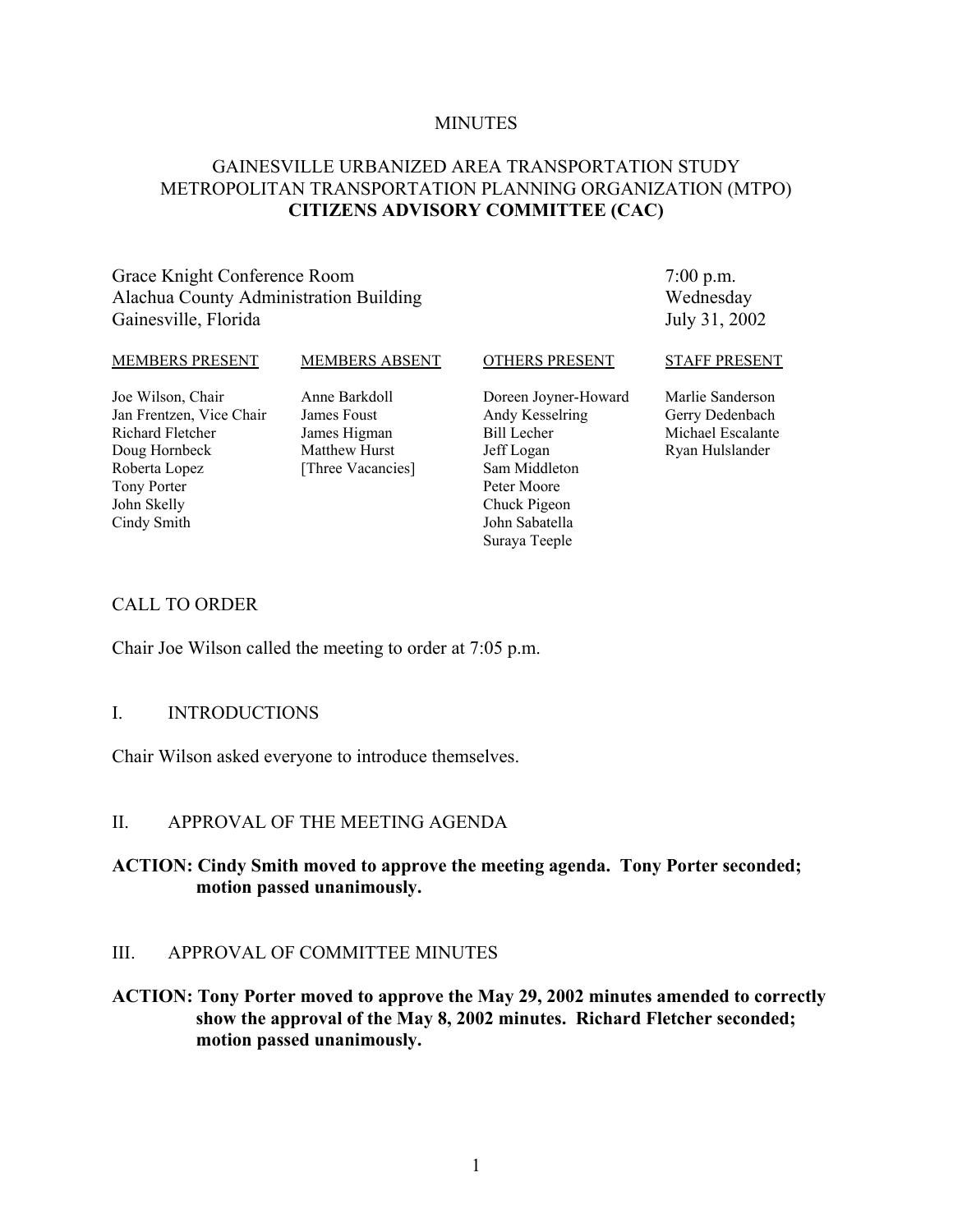### IV. CHAIRMAN'S REPORT

Mr. Gerry Dedenbach, MTPO Senior Transportation Planner, announced that the next MTPO meeting is scheduled for August 8 at 7:00 p.m. in the Jack Durrance Auditorium. He said that the next CAC meeting is scheduled for August 28.

## V. SW 24TH AVENUE

Mr. Dedenbach stated that the Alachua County Public Works Department (ACPWD) presented 60 percent plans to the MTPO Design Team at its last meeting.

Mr. Bill Lecher, ACPWD Civil Engineer II, Mr. Chuck Pigeon, Berryman & Henigar Project Manager, and Mr. Peter Moore, Berryman & Henigar Project Engineer, discussed the proposed SW 24th Avenue road construction project and answered questions.

## **ACTION: Cindy Smith moved to recommend that the Alachua County Commission and the MTPO approve the SW 24th Avenue 60 percent design plans with the following conditions:**

- **A. revise the landscape plans to:**
	- **1 maximize preservation of existing trees;**
	- **2. incorporate the written comments of the City Arborist;**
	- **3. balance plant diversity and streetscape continuity;**
	- **4. replace median trees with shade-tree species; and**
	- **5. coordinate the tree planting plan with the street lighting plan;**
- **B. consult with Mr. Michael Wallwork to review the roundabout plan for possible over design, including over-exaggerated sidewalk curvature;**
- **C. move the pedestrian crossing in the roundabout closer to the yield line consistent with Federal Highway Administration (FHWA) guidelines;**
- **D. provide a signalized intersection at State Road 121;**
- **E. install cobrahead lights, that meet City of Gainesville standards, with black fixtures and black concrete aggregate poles**; **and**
- **F. recognize that the design includes an eastbound left turnlane and eastbound right turnlane at SW 34th Street.**

**Tony Porter seconded; motion passed 6 to 2.**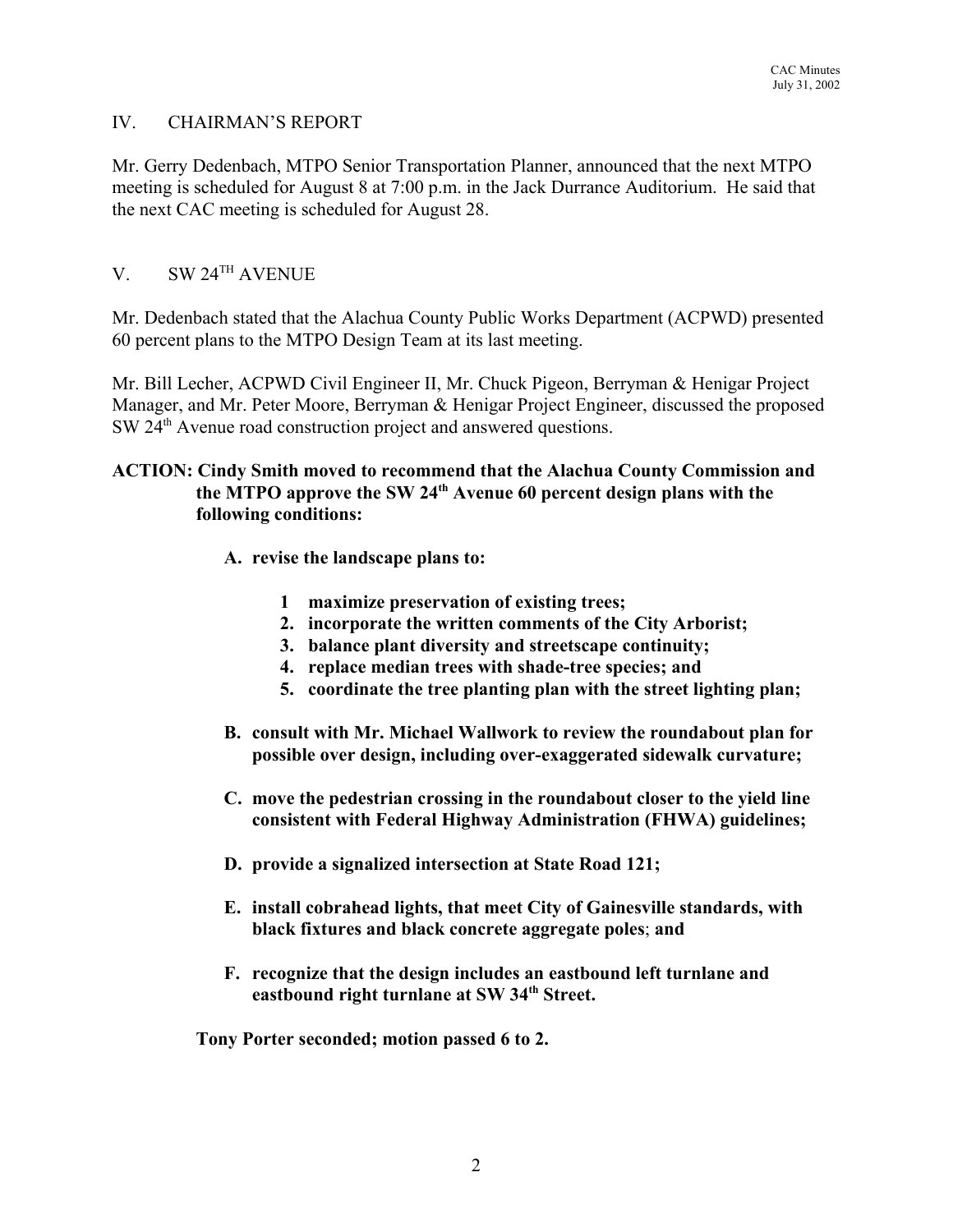## VI. REGIONAL TRANSIT SYSTEM (RTS) COMPREHENSIVE OPERATIONAL ANALYSIS (COA)

Mr. Dedenbach stated that the MTPO, at its February 15, 2001 meeting, approved conducting a COA of the Regional Transit System. He said that the RTS staff has submitted their COA and introduced Mr. Jeff Logan, RTS Director, discussed the COA and answered questions.

## **ACTION: John Skelly moved to request that MTPO staff prepare a report on alternative funding sources and costs for providing transit service to the rural areas of Alachua County. Roberta Lopez seconded; motion passed unanimously.**

## VII. DRAFT FISCAL YEAR 2002- MTPO LIST OF PRIORITY PROJECTS

Mr. Dedenbach stated that, each year, the MTPO develops recommended transportation priorities for projects that are needed but not currently funded. He said that this information is used by the Florida Department of Transportation (FDOT) each fall to develop its Tentative Five Year Work Program. He added that, by Florida Statute, the MTPO's "List of Priority Projects" must be submitted to FDOT by October 1, 2002. He noted that FDOT staff has asked for the MTPO's Fiscal Year 2002 List of Priority Projects as soon as possible so that it may begin development of its Tentative Five Year Work Program. He said that the draft Fiscal Year 2002 List of Priority Projects, which was recommended by the Technical Advisory Committee (TAC), includes the recommendations from the Alachua County Traffic Safety Team, Alachua County Transportation Disadvantaged Coordinating Board staff, Regional Transit System staff, City of Gainesville and Alachua County Public Works Department staffs and MTPO staff. He discussed the priorities document and answered questions.

- **ACTION: Cindy Smith moved to recommend that the MTPO approve the draft Table 3 Fiscal Year 2002 Intermodal Connectivity Priorities, provided that Surface Transportation Program (STP) funds are not used for project funding. Richard Fletcher seconded, motion passed unanimously.**
- **ACTION: Cindy Smith moved to recommend that the MTPO approve the draft Table 1 Fiscal Year 2002 Capacity Modification Priorities. Tony Porter seconded; motion passed unanimously.**
- **ACTION: Cindy Smith moved to recommend that the MTPO approve the TAC/ staff-recommended Table 2 Fiscal Year 2002 Enhancement Priorities. Tony Porter seconded; motion passed unanimously.**
- **ACTION: Richard Fletcher moved to recommend that the MTPO approve the draft Table 4 Fiscal Year 2002 Public Transportation Priorities. Jan Frentzen seconded, motion passed unanimously.**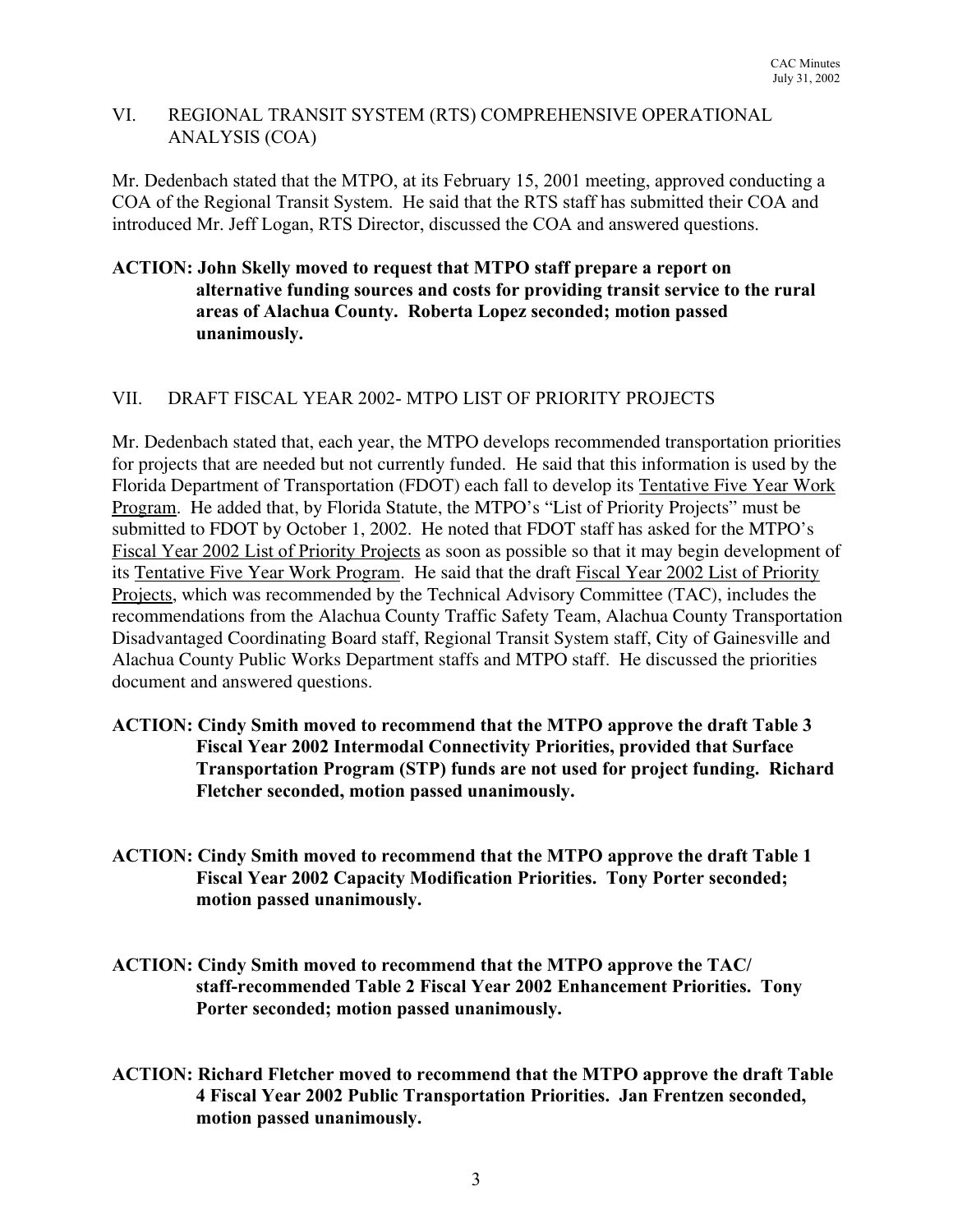- **ACTION: John Skelly moved to recommend that the MTPO request that MTPO staff review the rural transit evaluation for input into the RTS Transit Development Plan and the MTPO List of Priority Projects. Roberta Lopez seconded; motion passed unanimously.**
- **ACTION: Roberta Lopez moved to recommend that the MTPO approve the draft Table 5 Fiscal Year 2002 Safety Priorities. Jan Frentzen seconded, motion passed unanimously.**

**ACTION: Doug Hornbeck moved to recommend that the MTPO approve the TAC/staffrecommended Table 6 Fiscal Year 2002 Traffic Operations Priorities. Jan Frentzen seconded, motion passed unanimously.**

**ACTION: Jan Frentzen moved to recommend that the MTPO approve the draft:**

- **1. Table 7 Fiscal Year 2002 Transportation Disadvantaged Priorities-Transportation Disadvantaged Trust Funds; and**
- **2. Table 8 Fiscal Year 2002 Transportation Disadvantaged Priorities-Federal Transit Administration Section 5311-Nonurbanized Area Formula Program.**

### **Tony Porter seconded, motion passed unanimously.**

Mr. Marlie Sanderson, MTPO Director of Transportation Planning, discussed transportation disadvantaged funding priorities and answered questions. He said that MTPO staff would research improving funding priority tables in next year's List of Priority Project document.

- **ACTION: Cindy Smith moved to inform the MTPO that the CAC supports a project development and environment (PD&E) Study to be conducted for the State Road 26/26A one-way pair option, and also requests that the MTPO add this as a safety concern. The CAC supports the State Road 26/26A 1-way pair as the best safety option for bicyclists, pedestrians, and the motoring public which includes private vehicles, transit vehicles, emergency and law enforcement vehicles, and school buses. Tony Porter seconded; motion passed 7 to 1.**
- **ACTION: Tony Porter moved to recommend that the MTPO approve the draft List of Priority Projects document incorporating the previous amendments. Doug Hornbeck seconded, motion passed unanimously.**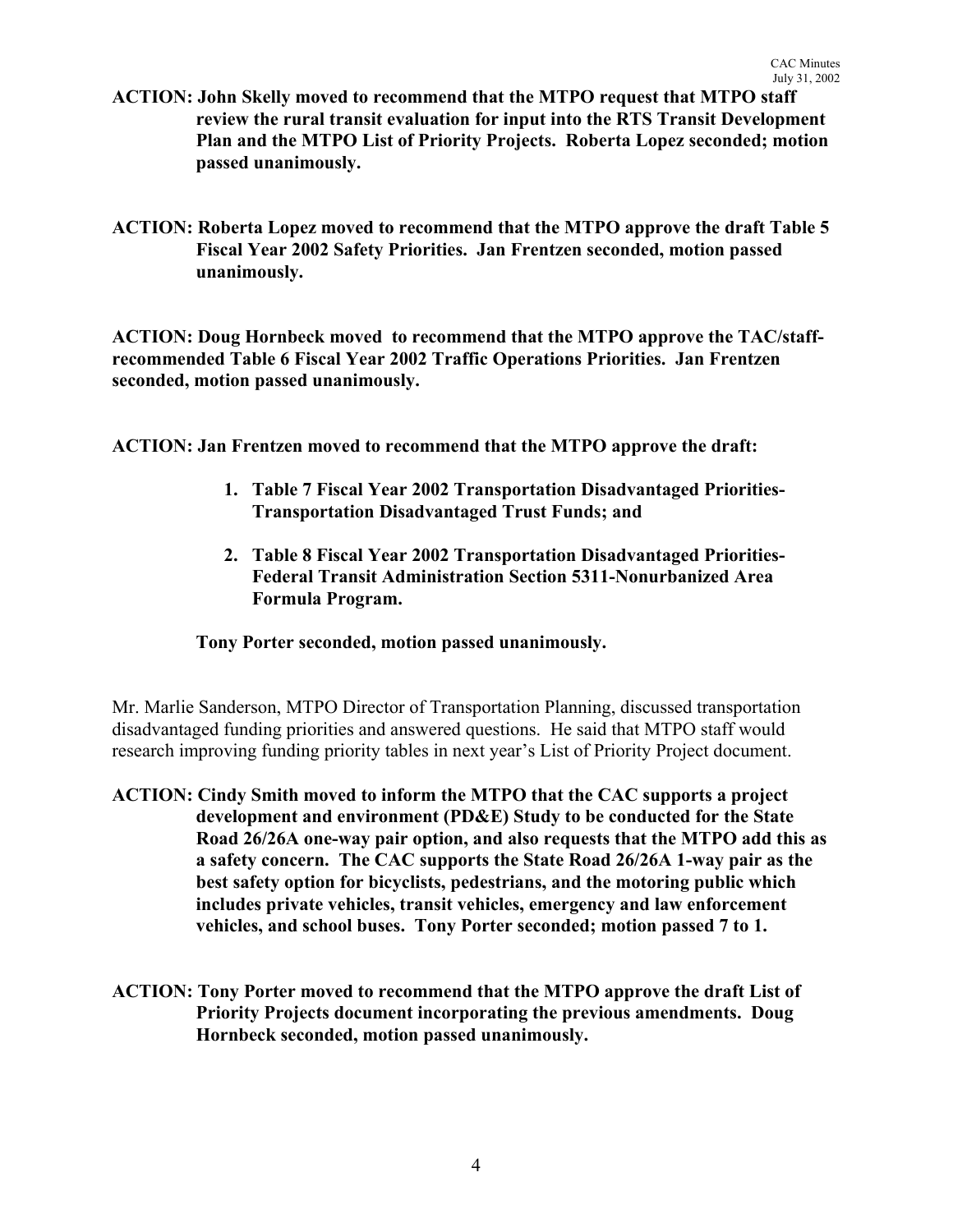Mr. John Sabatella, ACPWD Senior Planner, discussed the draft Alachua County List of Priority Projects and answered questions.

## **ACTION: Cindy Smith moved to recommend that the Alachua County Commission approve the draft List of Priority Projects document. John Skelly seconded, motion passed unanimously.**

## IX. BI-MONTHLY MEETING SCHEDULE

Mr. Dedenbach discussed the MTPO staff proposed bi-monthly meeting schedule and answered questions.

**ACTION: Doug Hornbeck moved to recommend that the MTPO approved the bimonthly meeting schedule. Cindy Smith seconded; motion passed unanimously.**

## X. FDOT STRATEGIC INTERMODAL SYSTEM VIDEO

Mr. Dedenbach stated that FDOT has requested an opportunity to show its Strategic Intermodal System video and introduced Ms. Suraya Teeple, FDOT Transportation Planner, who discussed the Florida Strategic Intermodal System and answered questions.

## XI. CITY ADVISORY BOARD REQUEST

Mr. Dedenbach discussed the status of the CAC's request to once again become a City of Gainesville advisory board and answered questions.

## XII. INFORMATION ITEMS

There was no discussion of the information items.